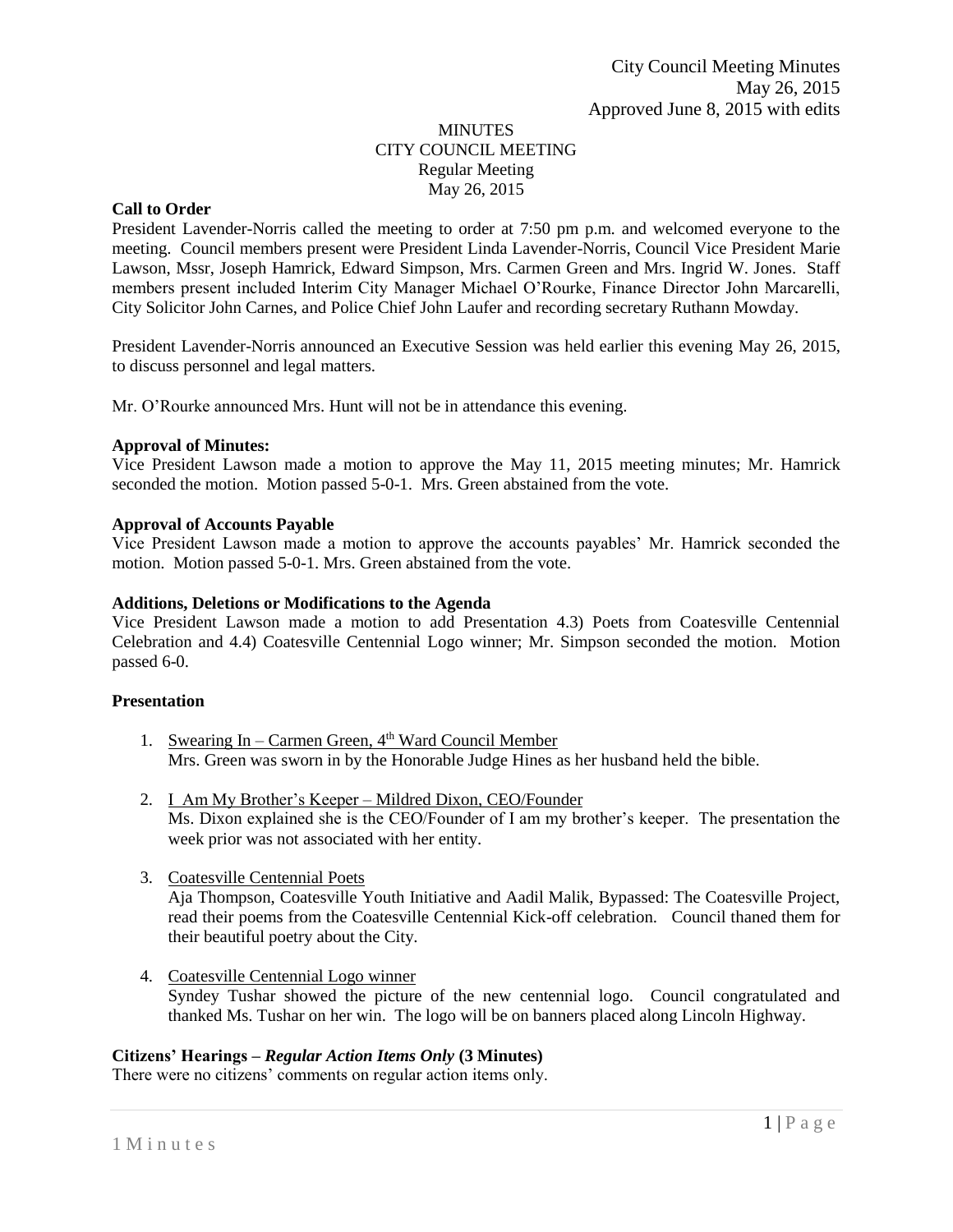## **Discussion Item**

# 1. Discuss chickens to caged birds

Vice President Lawson announced several residents have questioned her about raising chickens in the City. Keeping a few hens in your backyard will give you fresh eggs that are significantly more nutritious than what you normally buy at the supermarket. A healthy adult hen generally lays up to 300 eggs a year. While the idea of raising chickens may not be appealing to some, the fact is that they are no more likely to cause noise or odor problems than any other pet. Most cities that allow raising chickens still won't allow roosters because they often crow loudly at dawn. Some people might think that a rooster is necessary in order to have eggs, but hens will actually lay eggs without one.

2. Yard of the week initiative

Vice President Lawson presented the idea of a "yard of the week initiative" The yard of the week would promote safer, cleaner and healthier neighborhoods through friendly competition! It's about making people feel good about who they are and where they live. It's about igniting those "inside forces" that bring success and happiness! Where negative elements like litter, loitering, poor public service, crime, violence, drug and gang activity exist to tear down communities, our aim is to empower residents to take back control of their streets, one yard at a time. A sign for the yard of the week winner will be placed in their front yard. Each ward will be represented separately. Council agreed.

3. Discuss Redevelopment Authority note and interest deferral

Mr. Simpson explained the City and the Redevelopment Authority work together with development projects in the City. There are regulations the RDA can put on the developers in which the City is unable. The Redevelopment Authority is a big part of the Train Station development and the projected development of 1<sup>st</sup> Avenue.

## **Regular Action Items**

1. Receive and consider Kevin Towles for the Parks and Recreation Advisory Board for the term 2014-2017

Mr. Towles was not in attendance. Council agreed that Mr. Towles will need to reapply for the Board.

Vice President Lawson made a motion to appoint Kevin Towles for the Parks and Recreation Advisory Board for the term 2014-2017; Mr. Simpson seconded the motion. Motion failed 0-6.

- 2. Receive and consider agreement with the Management service contract between Brandywine YMCA and the City of Coatesville regarding operation of the Ash Park Community Pool. Mr. Hamrick made a motion to approve the agreement with the Management service contract between Brandywine YMCA and the City of Coatesville regarding operation of the Ash Park Community Pool; Vice President Lawson seconded the motion. Motion passed 5-1-0. Mrs. Jones was the dissenting vote.
- 3. Receive and consider second reading and adoption an Ordinance establishing a fee schedule under Chapter 108-1 (K.1) Public Works fees to cover the costs associated with Public Works projects in the City.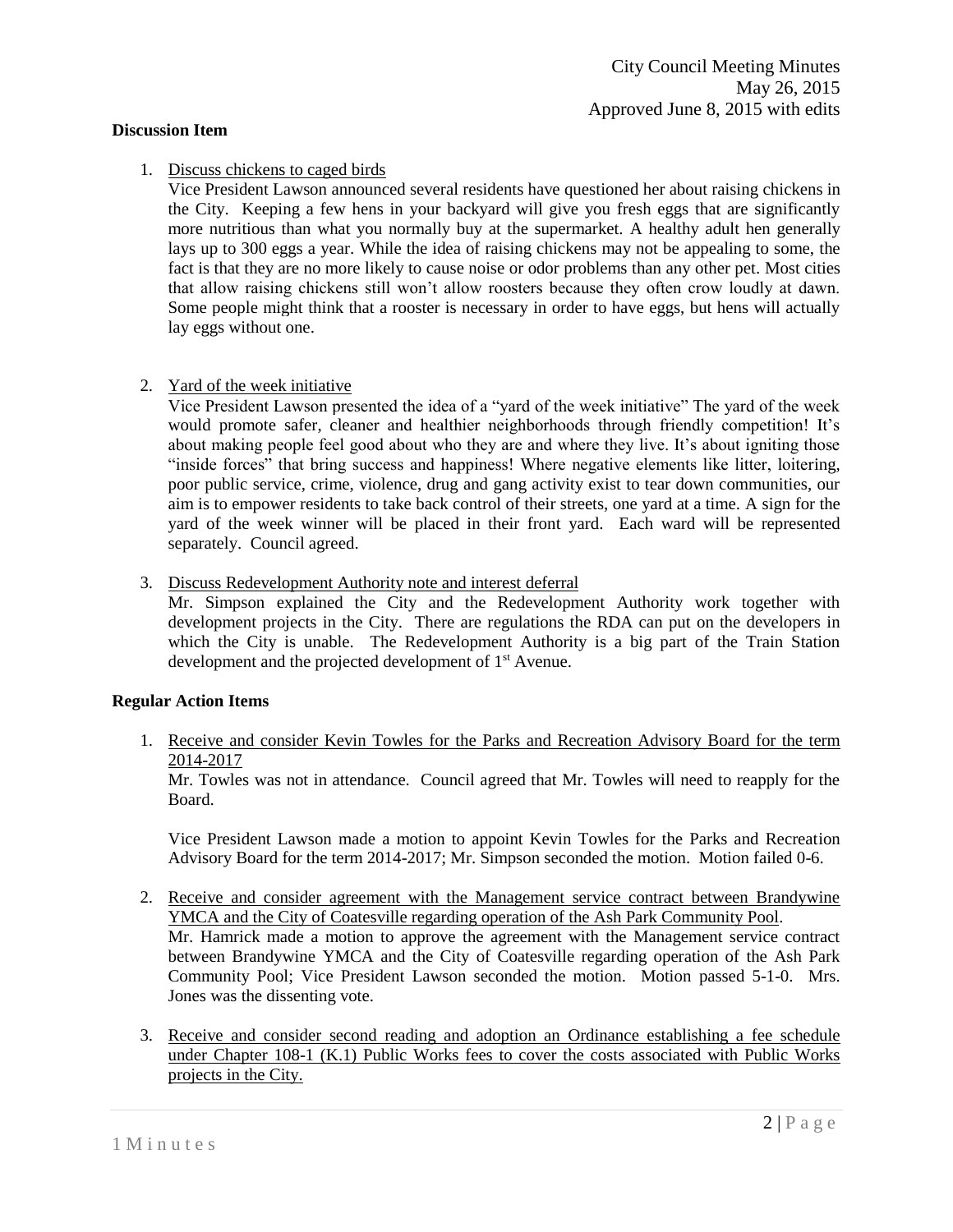Vice president Lawson made a motion to approve second reading and adoption an Ordinance establishing a fee schedule under Chapter 108-1 (K.1) Public Works fees to cover the costs associated with Public Works projects in the City; Mr. Hamrick seconded the motion. Motion passed 6-0.

- 4. Receive and consider a Resolution and declaration of official intent to enter Lease/Financing Mr. Hamrick made a motion to approve a Resolution and declaration of official intent to enter lease/financing; Vice President Lawson seconded the motion. Motion passed 6-0.
- 5. Receive and consider an Ordinance authorizing the City of Coatesville to enter into a "Bank Qualified" lease agreement with the First Niagara Leasing Inc. for purposes of acquiring two police vehicles for the use of City pursuant to a COSTAR contract exempt from public bidding and with no pledge of full faith and credit taxing power of the City as security for repayment, a non-appropriate clause which terminates the lease if payments are not appropriated by the City and containing payment terms which are less in duration that the useful life of the vehicles being leased, said agreement to require interest payments at rates set forth in the attachment for a 3 year term for a maximum lease amount of \$76,786.08

Mr. Hamrick made a motion to approve a first reading an Ordinance authorizing the City of Coatesville to enter into a "Bank Qualified" lease agreement with the First Niagara Leasing Inc. for purposes of acquiring two police vehicles for the use of City pursuant to a COSTAR contract exempt from public bidding and with no pledge of full faith and credit taxing power of the City as security for repayment, a non-appropriate clause which terminates the lease if payments are not appropriated by the City and containing payment terms which are less in duration that the useful life of the vehicles being leased, said agreement to require interest payments at rates set forth in the attachment for a 3 year term for a maximum lease amount of \$76,786.08; Vice President Lawson seconded the motion. Motion passed 6-0.

- 6. Receive and consider Cohen Law Group and Carlson, Lynch Sweet & Kilpela to represent the City of Coatesville in Verizon claim Mr. Simpson made a motion to approve Cohen Law Group and Carlson, Lynch, Sweet and Kilpela to represent the City of Coatesville in the Verizon claim; Vice President Lawson seconded the motion. Motion passed 6-0.
- 7. Receive and consider extension of the Redevelopment Authority Promissory Note for 5 years ending December 31, 2019 and defer interest payment for the year 2015. Mr. Hamrick made a motion to approve and extension of the Redevelopment Authority Promissory Note for five years ending December 31, 2019 and defer the interest payment for the year 2015; Mr. Simpson seconded the motion. Motion passed 6-0.
- 8. Receive and consider letter of support for the US Soccer Foundation to operate its effective group mentoring program "Soccer for Success". Mr. Hamrick made a motion to approve a letter of support for the US Soccer Foundation to operate its effective group mentoring program "Soccer for Success"; Vice President Lawson seconded the motion. Motion passed 6-0.

## **Solicitors Report**

Mr. Carnes announced the 2<sup>nd</sup> Reading and adoption for the parking tickets will be presented at the next meeting. A Resolution accepting a lease purchase agreement with First Niagara to acquire new police vehicles was approved. The second reading of the Ordinance for authorizing the financing in accordance with the City Code will be on the next agenda with edits. An ordinance has been prepared to address the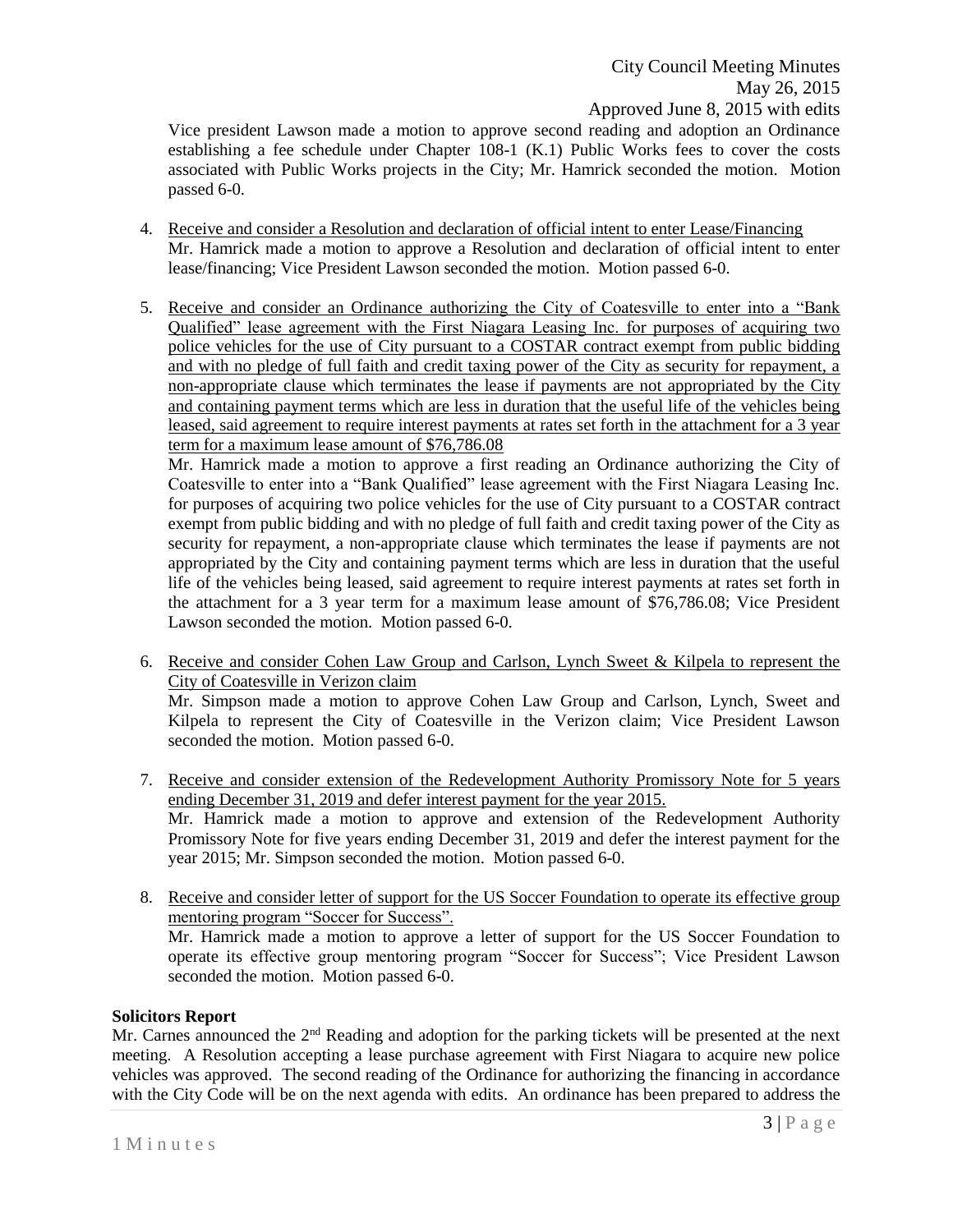use of administrative search warrants in circumstances where there have been code violations within the City and a search without permission is authorized by a warrant.

## **City Manager's Report**

Mr. O'Rourke announced he provided Council with the Codes department reports. The Chief and Lieutenant are working on logs for the Public Works department employees. The Police and Fire Department will be providing monthly reports not bi-weekly. Mr. O'Rourke stated he is working on reviewing the City Manager resumes and will provide a summary of his thoughts on the candidates. The EIP Grant is in the works. The energy saving project is moving forward, the review of the bills has been completed, now the company would like a site visit. The recycling totes are being delivered to the city and will be distributed to the residents starting June 8, 2015. Council asked Mr. O'Rourke to review the Solid Waste contract. Mr. O'Rourke announced he will provide information on the Fire Chief recruitment at the next meeting.

Council appointed Mrs. Green as the Council Liaison for the Fire Department.

## **Citizens' Hearings –** *Non-Agenda Items Only* **(3 Minutes)**

#### Ted Skiadas

Mr. Skiadas announced the alley at Walnut Street and  $1<sup>st</sup>$  Avenue is in bad condition. He voiced his concerns on the inconsistency of the fees for Use and Registration and follow up inspections.

## John Pawlowski

Mr. Pawlowski announced the first Gazebo will be placed along the Riverwalk in a couple of weeks. He voiced his concerns regarding one of the Flags place along Lincoln Highway was cut down. The Flag was between  $4<sup>th</sup>$  and  $5<sup>th</sup>$  Avenue & Lincoln Highway.

#### Bill Shaw

Mr. Shaw stated he believes in divine purpose in every circumstance and wanted to address each person. He congratulated Carmen on winning the Council seat. He was going to make a joke that Mrs. Jones should be more talkative, but she has been talkative this evening. Ed, you have been through a lot the last couple of months. Thank you for persevering and continuing the good fight. Mrs. Hunt, I respect your courage as a leader. Marie, you channel energy from your kindergarteners and carry it out. It was a pleasure working with you. Linda, you are a servant leader, and continue to come out with the good things. Joe, you are and American hero and hero to the City. Thank you for your service. Mr. O'Rourke, thank you for your professionalism and experience. Chief Laufer, thank you for taking the Department and working together in a professional manner. Ruthann, keep chugging along. Johnny Law and Johnny Cash, it has been a pleasure to work with you. Thank you and I will continue to bless the City. President Lavender-Norris thanked Mr. Shaw for his service to the City. By no means can you crawl back into the woodwork.

#### **Special Events**

There were no special events at this time.

#### **Council Comments**

Mr. Hamrick thanked everyone for attending the meeting. In the last election, there were two great candidates. Congratulation to Mrs. Green for her win. HE apologized for missing the last meeting, he was in France.